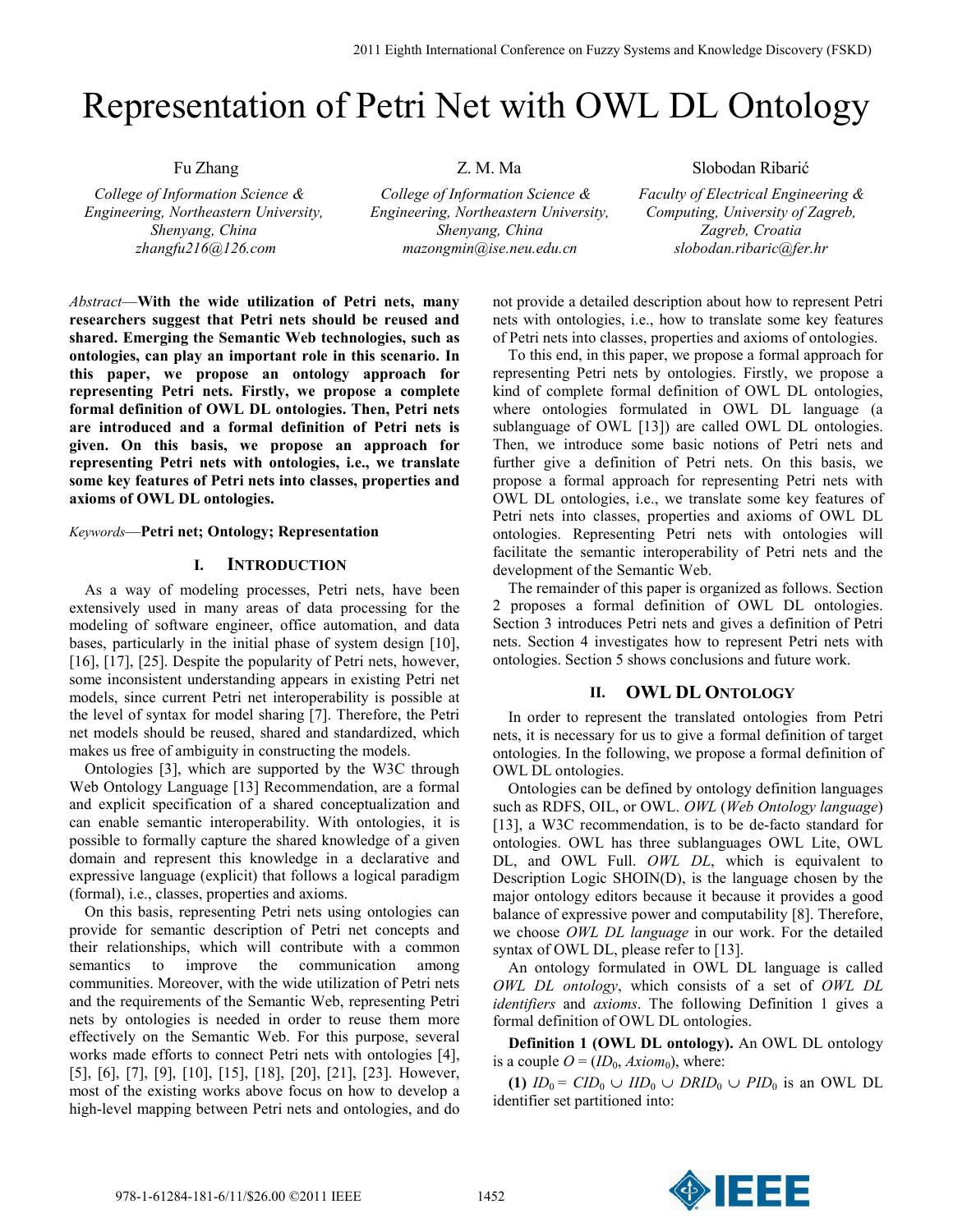- $\bullet$  a subset *CID*<sub>0</sub> of class identifiers.
- a subset  $\mathit{IID}_0$  of individual identifiers.
- a subset *DRID*<sup>0</sup> of data range identifiers; each data range identifier is a predefined XML datatype.
- a subset *PID*<sup>0</sup> of property identifiers, which includes object property identifiers and datatype property identifiers.
- $(2)$  *Axiom*<sup>0</sup> is a finite OWL DL axiom set:
- a subset of class/property axioms, used to represent the ontology structure.
- <sup>z</sup> a subset of individual axioms, used to represent the ontology instances.

From a semantic point of view, an OWL DL ontology *O* is a set of OWL DL axioms. We say that an interpretation *I* is a model of *O* iff it satisfies all axioms in *O*.

# **III. PETRI NETS**

In order to help readers to understand what Petri nets are, it is necessary to introduce some basic notions of Petri nets based on [10], [16], [22]. On this basis, we propose a simple formal definition of Petri nets.

A *Petri net* is a particular kind of directed graphs populated by several types of objects, which are *places*, *transitions*, *directed arcs*, *tokens*. *Directed arcs* connect *places* to *transitions* or *transitions* to *places*. A *transition* is activated when every *place* in the precondition of the transition is fulfilled. In briefly, a Petri net can be represented by a transition together with an input place and an output place. *Tokens* are a primitive concept for Petri nets in addition to places and transitions. The presence or absence of a token in a place can indicate whether a condition associated with this place is true or false.

Let us begin with an example to well introduce the Petri net. In a market, *dealers* offer goods for sale and *customers* seek to buy the goods they need. When a dealer and a customer have agreed on a product and a price there is an exchange of goods and money. A business transaction takes place. After that, the dealer can acquire new goods and the customer new money and further business transactions will be possible. Fig. 1 shows a business transaction between a customer *y* and a dealer *x*. Here, the arrows of the transition "*x* with  $y$ " are labeled with two variables  $x$  and  $y$ , and for this transition to occur, *y* must be replaced by a customer and *x* by a dealer. Similarly, "*x* gets goods" for the dealers, and "*y* gets money" for the customers.



 **Fig. 1. The market with several customers and dealers represented as a net in which variables are introduced.**

Based on the introduction above, in briefly, a Petri net consists of:

- places, represented as circles  $( \circ )$ ;
- transitions, represented as boxes  $(\square)$ ;
- arrows from places to transitions ( $\circ \rightarrow \circ$ );
- arrows from transitions to places  $(\square \rightarrow \odot)$ ;
- individual, distinguishable objects, that can flow through the net as tokens;
- an initial marking that defines for every place what objects it contains in the beginning;
- a label on every arrow can be an expression, which may be individual objects, variables, or arbitrary combinations of constants, variables and operations (e.g.,  $2x$ ,  $x+y$ ,  $x+1$ ,  $(x, y)$ , etc.).
- <sup>z</sup> a substitution for a transition *t* is constituted by the fact that on the arrows that begin or end at *t* every variable in the expressions is replaced by an individual object;
- <sup>z</sup> a transition *t* activated w.r.t. a substitution will occur in that: (i) the same number of objects will be removed from every place *p* in the pre-set of *t* as indicated by the replacement of the expression of the arrow from *p* to *t*, and (ii) every place *p'* in the post-set of *t* has added to it the same number of objects as indicated by the substitution of the expression of the arrow from *t* to *p*'.

The following Definition 2 gives a simple formal definition of Petri nets based on [12], [24]. In briefly, a Petri net mainly consists of *places (tokens)*, *transitions* and *directed arcs*. Here, other constituents (e.g., variables, operations, etc.) are omitted in the definition.

**Definition 2 (Petri nets).** A Petri net is formally defined as a tuple  $PN = (P, T, F, M_0)$ , where:

- $P = \{p_1, p_2, ..., p_n\}$  is a finite set of places;
- $T = \{t_1, t_2, ..., t_n\}$  is a finite set of transitions,  $P \cup T \neq$  $\varnothing$ , and  $P \cap T = \varnothing$ ;
- $F \subseteq P \times T \cup T \times P$ , which may be an *input function I*:  $P \times$  $T \rightarrow N$  defining directed arcs from places to transitions; or an *output function O*:  $T \times P \rightarrow N$  defining directed arcs from transitions to places, where *N* is a set of nonnegative integers;
- $M_0: P \to N$  is the *initial marking*.

Note that, a *marking* in a Petri net is an assignment of tokens to the places of a Petri net. Tokens, which reside in the places of a Petri net, are used to define the execution of a Petri net. The number and position of tokens may change during the execution of a Petri net.

## **IV. REPRESENTATION OF PETRI NET WITH OWL DL ONTOLOGY**

This section proposes an approach for representing Petri nets with OWL DL ontologies, i.e., we translate some key features of Petri nets into classes, properties and axioms of OWL DL ontologies.

Definition 3 gives a formal approach for representing Petri nets with OWL DL ontologies, i.e., translating Petri nets into OWL DL ontologies. Starting with the construction of *OWL*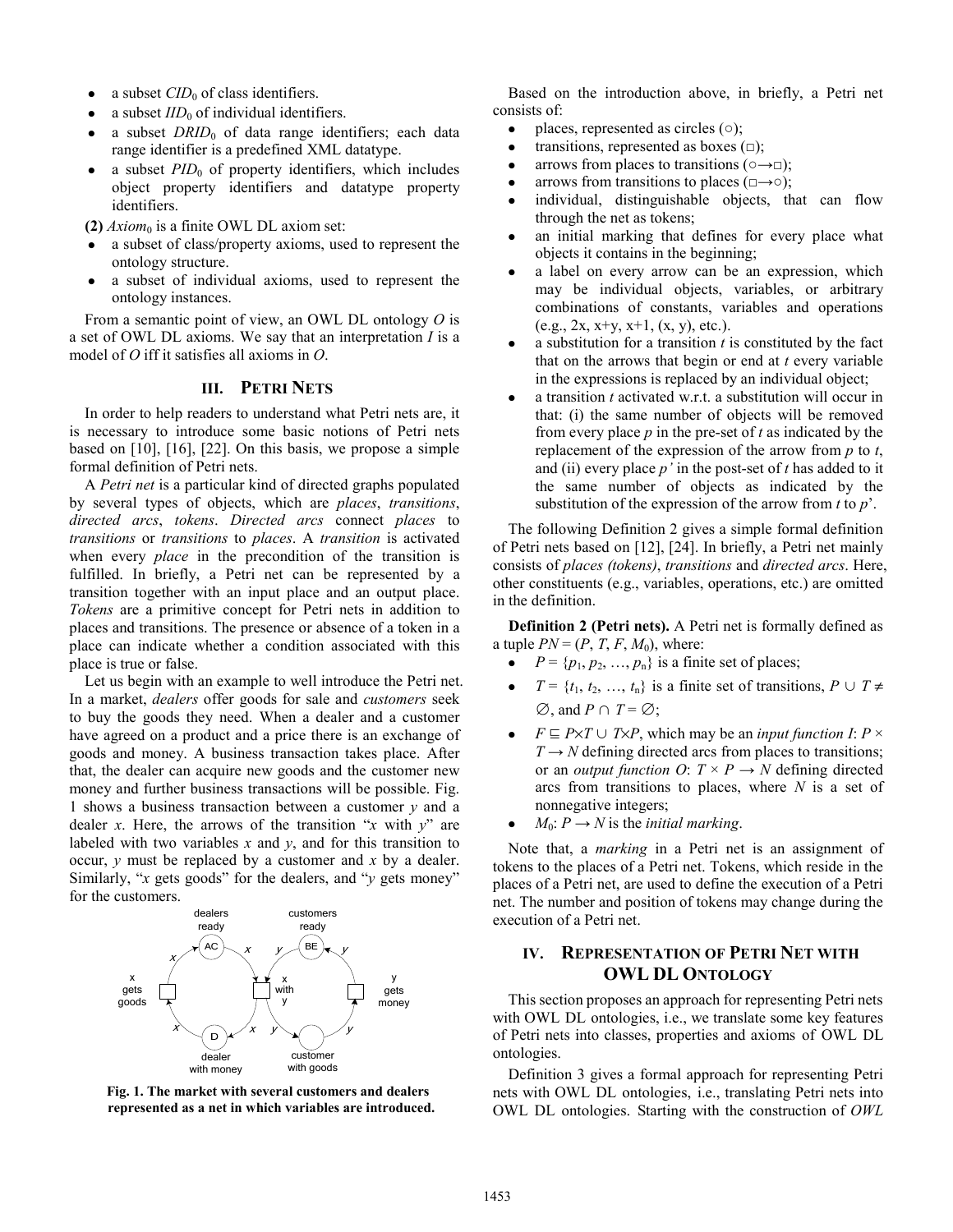*DL identifiers* from *places*, *transitions*, *directed arcs* and *tokens* of a Petri net (e.g., a *place* and an *arc* correspond to a class and a property in ontology, respectively), Definition 3 induces a set of *axioms* from the Petri net. The ontology can then be evaluated by the domain experts.

**Definition 3 (representation of Petri nets).** Let  $PN = (P, T, T)$  $F, M_0$ ) be a Petri net. The OWL DL ontology  $O = \phi(PN) = (ID_0,$  $Axiom_0$ ) can be defined by transformation function  $\varphi$  as follows:

- **(1)** The OWL DL identifier set  $ID_0$  of  $\varphi$ (*PN*) contains following elements:
	- Each *place* symbol  $p_i \in P$  is mapped into a class identifier  $\varphi(p_i) \in \text{CID}_0$ ;
	- Each *transition* symbol  $t_i \in T$  is mapped into a class identifier  $\varphi(t_i) \in CID_0$ ;
	- Each *arc* from a place to a transition  $f_{\text{ptot}} \in F$  is mapped into a property identifier  $\varphi(f_{\text{ptot}}) \in PID_0$ ;
	- Each *arc* from a transition to a place  $f_{\text{ttop}} \in F$  is mapped into a property identifier  $\varphi(f_{\text{ttop}}) \in PID_0$ ;
	- Each *token* inside in a place  $tk_i \in M_0$  is mapped into an individual identifier  $\varphi$ ( $tk$ <sub>i</sub>)  $\in$  *IID*<sub>0</sub>;
	- A class identifier  $\varphi$ (CPlace)  $\in$  *CID*<sub>0</sub> denotes all the places in *PN*;
	- A class identifier  $\varphi$ (CTran)  $\in$  *CID*<sub>0</sub> denotes all the transitions in *PN*;
	- A class identifier  $\phi$ (CNode)  $\in$  *CID*<sub>0</sub> denotes all the places and transitions in *PN*;
	- A property identifier  $\varphi(\text{arc}_{\text{ptot}}) \in PID_0$  denotes all the arcs from places to transitions;
	- A property identifier  $\varphi(\text{arc}_{\text{ttop}}) \in PID_0$  denotes all the arcs from transitions to places;
	- A property identifier  $\varphi(\text{arc}) \in PID_0$  denotes all the arcs in *PN*;
	- A class identifier owl:Thing  $\in$  *CID*<sup>0</sup> is used to denote all elements in Petri net *PN*, and another class identifier owl:Nothing ∈  $CID_0$  denotes empty sets;
- **(2)** The OWL DL axiom set  $Axiom_0$  of  $\varphi$ *(PN)* contains following elements:
	- An arc in *PN* means that its input is a place (transition) and output is a transition (place), and thus it is necessary to define the domain and range of the corresponding property identifiers  $\varphi(\text{arc}_{\text{ptot}})$  and  $\varphi(\text{arc}_{\text{ttop}})$ . Then creating the property axioms:

ObjectProperty ( $\varphi(\text{arc}_{\text{ptot}})$  domain ( $\varphi(\text{CPlace})$ ) range  $(\varphi$ (CTran));

ObjectProperty ( $\varphi(\text{arc}_{\text{ttop}})$  domain ( $\varphi(\text{CTran})$ ) range  $(\phi$ (CPlace)));

• A place can not be a transition simultaneously in *PN*, i.e., a class identifier  $\phi$ (CNode) is either a class identifier  $\phi$ (CPlace) or a  $\phi$ (CTran). Then creating the class axiom:

Class ( $\phi$ CNode) partial unionOf

( intersectionOf ( $\phi$ CPlace) complementOf( $\phi$ (CTran))) intersectionOf ( $\phi$ CTran) complementOf( $\varphi$ (CPlace)) ) );

• A property identifier  $\varphi(\text{arc}_{\text{ptot}})$  is a subproperty of  $\varphi$ (arc), similarly for  $\varphi$ (arc<sub>ttop</sub>). Then creating the property axioms:

> SubPropertyOf ( $\phi(\text{arc}_{\text{ptot}})$   $\phi(\text{arc})$ ); SubPropertyOf ( $\varphi(\text{arc}_{\text{ttop}})$   $\varphi(\text{arc})$ );

A class identifier  $\varphi$ (CPlace) is a subconcept of  $\phi$ (CNode), similarly for  $\phi$ (CTran). Then creating the class axioms:

SubClassOf ( $\phi$ (CPlace)  $\phi$ (CNode));

## SubClassOf ( $\phi$ (CTran)  $\phi$ (CNode));

<sup>z</sup> A substitution for a transition *t*, such as

$$
(p_1) \rightarrow t \rightarrow p_2
$$

where the labels on arrows associated with the places and the transition are omitted for the sake of simplicity, and the following several substitutions are also similar. Then creating the axioms:

Class ( $\varphi(p_1)$  partial restriction ( $\varphi(f_{\text{pltot}})$ ) allValuesFrom  $(\varphi(t))$  cardinality $(x)$ ));

Class ( $\varphi(t)$  partial restriction ( $\varphi(f_{\text{ttop2}})$ )

allValuesFrom  $(\varphi(p_2))$  cardinality $(x)$ ));

ObjectProperty ( $\varphi(f_{\text{plot}})$  domain ( $\varphi(p_1)$ ) range  $(\varphi(t))$ ;

ObjectProperty ( $\varphi(f_{\text{ttop2}})$  domain ( $\varphi(t)$ ) range  $(\varphi(p_2))$ ;

where  $\varphi(p_1)$ ,  $\varphi(p_2)$ ,  $\varphi(t)$ ,  $\varphi(f_{\text{plot}})$  and  $\varphi(f_{\text{ttop2}})$  are created in step (1) above, and *x* is the number of tokens restricted by an expression on arrow as mentioned in Section 4.

<sup>z</sup> A substitution for a transition *t*, such as

$$
p_1 \leftarrow f
$$

Then creating the axioms: Class ( $\varphi(p_1)$  partial restriction ( $\varphi(f_{\text{pltot}})$ )

allValuesFrom  $(\varphi(t))$  cardinality $(x)$ ));

Class ( $\varphi(t)$  partial restriction ( $\varphi(f_{\text{tton1}})$ ) allValuesFrom  $(\varphi(p_1))$  cardinality(x)));

ObjectProperty ( $\phi(f_{\text{plot}})$  domain ( $\phi(p_1)$ ) range  $(\varphi(t))$  inverseOf( $\varphi(f_{\text{top1}}))$ );

• A conflict-free substitution for a transition *t*:

$$
\begin{array}{c}\nP_1 \\
P_2\n\end{array}
$$

Then creating the axioms: Class ( $\varphi(p_1)$  partial restriction ( $\varphi(f_{\text{plot}})$ ) allValuesFrom  $(\varphi(t))$  cardinality $(x)$ ));

Class ( $\varphi(p_2)$  partial restriction ( $\varphi(f_{\text{p2tot}})$ allValuesFrom  $(\varphi(t))$  cardinality $(x)$ );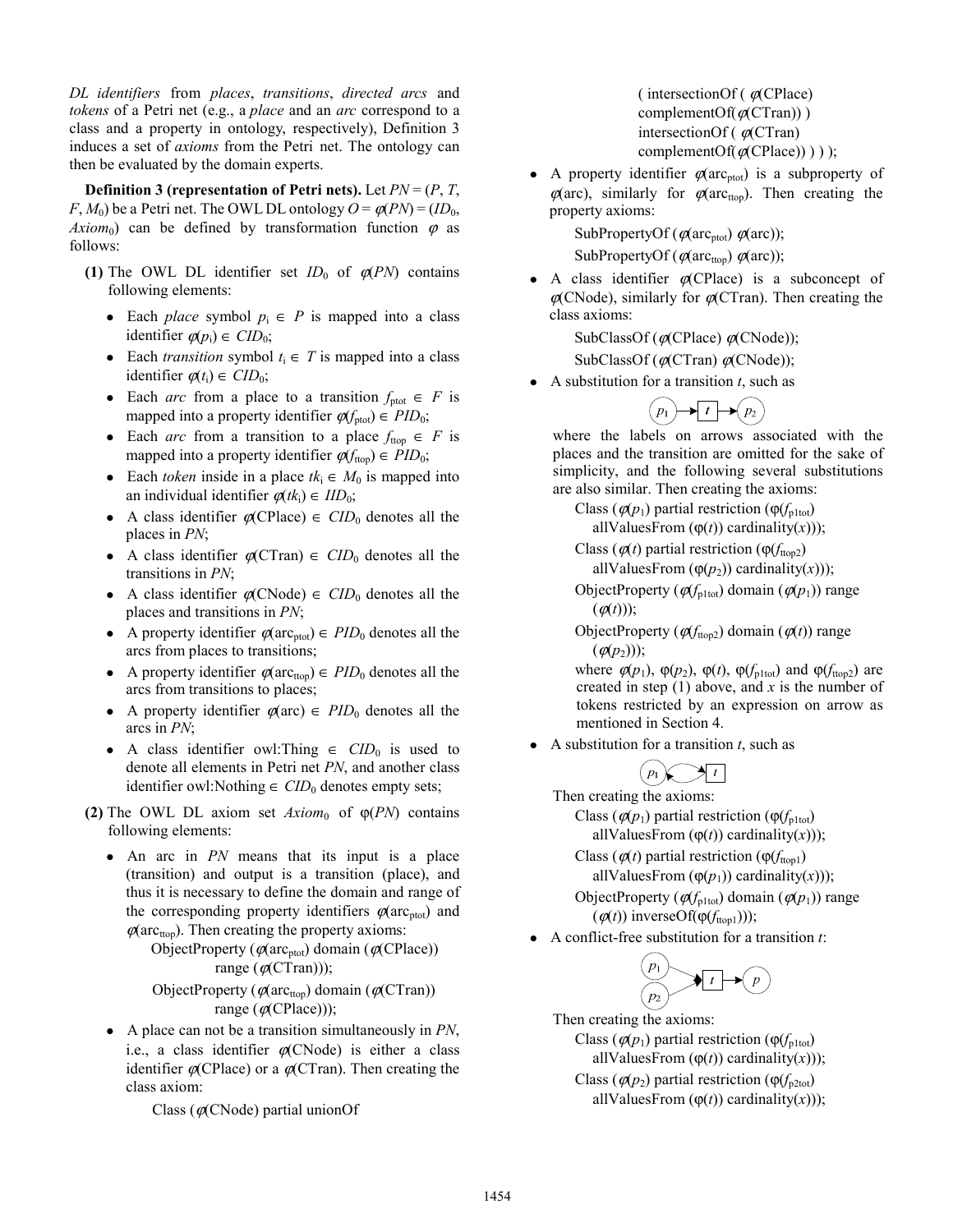Class ( $\varphi(t)$  partial restriction ( $\varphi(f_{\text{ttop}})$ ) allValuesFrom  $(\varphi(p))$  cardinality $(x)$ );

SubClassOf (intersectionOf  $(\varphi(p_1) \varphi(p_2)) \varphi(p)$ );

ObjectProperty ( $\varphi(f_{\text{plot}})$  domain ( $\varphi(p_1)$ ) range  $(\varphi(t))$ ;

ObjectProperty ( $\varphi(f_{p2\text{tot}})$  domain ( $\varphi(p_2)$ ) range  $(\varphi(t))$ ;

ObjectProperty ( $\varphi(f_{\text{ttop}})$  domain ( $\varphi(t)$ ) range  $(\varphi(p))$ ;

<sup>z</sup> A conflict-free substitution for a transition *t*:

$$
(p) \rightarrow t
$$

Then creating the axioms:

Class ( $\varphi(p)$  partial restriction ( $\varphi(f_{\text{ptot}})$ ) allValuesFrom  $(\varphi(t))$  cardinality $(x)$ );

Class ( $\varphi(t)$  partial restriction ( $\varphi(f_{\text{ttop}1})$ ) allValuesFrom  $(\varphi(p_1))$  cardinality(x)) restriction ( $\varphi(f_{\text{top2}})$  allValuesFrom ( $\varphi(p_2)$ ) cardinality(*x*)));

Class ( $\varphi(p)$  partial  $\varphi(p_1)$   $\varphi(p_2)$ );

- ObjectProperty ( $\varphi(f_{\text{ptot}})$  domain ( $\varphi(p)$ ) range  $(\varphi(t))$ ;
- ObjectProperty ( $\varphi(f_{\text{ttop1}})$  domain ( $\varphi(t)$ ) range  $(\varphi(p_1))$ ;

ObjectProperty ( $\varphi(f_{\text{ttop2}})$  domain ( $\varphi(t)$ ) range  $(\varphi(p_2))$ ;

• A conflict-free substitution for transitions  $t_1, t_2$ :



Then creating the axioms:

Class ( $\varphi(p_1)$  partial restriction ( $\varphi(f_{\text{plot1}})$ ) allValuesFrom  $(\varphi(t_1))$  cardinality $(x)$ ));

Class ( $\varphi(p_2)$  partial restriction ( $\varphi(f_{p2\text{tot}2})$ 

allValuesFrom  $(\varphi(t_2))$  cardinality $(x)$ );

Class ( $\varphi(t_1)$  partial restriction ( $\varphi(f_{tttop})$ )

allValuesFrom  $(\varphi(p))$  cardinality $(x)$ );

Class ( $\varphi(t_2)$  partial restriction ( $\varphi(f_{\text{2top}})$ ) allValuesFrom  $(\varphi(p))$  cardinality $(x)$ );

SubClassOf (unionOf  $(\varphi(p_1) \varphi(p_2)) \varphi(p)$ );

ObjectProperty ( $\varphi(f_{\text{plot1}})$  domain ( $\varphi(p_1)$ ) range  $(\varphi(t_1))$ ;

ObjectProperty ( $\varphi(f_{p2\text{tot}2})$  domain ( $\varphi(p_2)$ ) range  $(\varphi(t_2))$ ;

ObjectProperty ( $\varphi(f_{t1\text{top}})$  domain ( $\varphi(t_1)$ ) range  $(\varphi(p))$ ;

ObjectProperty ( $\varphi(f_{t2top})$  domain ( $\varphi(t_2)$ ) range  $(\varphi(p))$ ;

The following discusses several special substitutions for a transition *t* (i.e., the labels on arrows are some related expressions), which may occur in a Petri net. A substitution for a transition *t*, such as:



Since the transition *t* implicitly denotes that  $\forall x. (p(x) \rightarrow \exists y_1, y_2 \ (p_2(x, y_1) \land p_1(y_1) \land p_2(x, y_2) \land p_3(y_2)$  $p_1(y_2)$ ), and thus creating the axiom:

Class ( $\varphi(p)$  partial restriction ( $\varphi(p_2)$ )

someValuesFrom  $(\varphi(p_1))$  minCardinality(2))); here, to provide the intuition on the above translation process from the transition *t* to the ontology axioms, we represent the translated axioms with a simple and direct form, where class and property identifiers such as  $\varphi(t)$ ,  $\varphi(f_{\text{ptot}})$ ,  $\varphi(f_{\text{ttop1}})$ ,  $\varphi(f_{\text{ttop2}})$ , and the corresponding axioms are omitted, they can be created following the similar procedures mentioned in the previous translations. Intuitively, the above axiom is equivalent to the form  $p \nightharpoonup \exists p_2 \nightharpoonup p_1 \sqcap \geq 2p_2$ .

<sup>z</sup> A substitution for transition *t*, such as:

$$
\frac{(p_1)\cdot x}{(p_2)(y, x)} \qquad \qquad t \to p
$$

Since the transition *t* implicitly denotes that  $\exists y. (p_2(y, x) \land p_1(x)) \rightarrow p(y)$ , and thus creating the axioms:

SubClassOf (restriction  $(\varphi(p_2)$  someValuesFrom  $(\varphi(p_1))(\varphi(p));$ 

 here, similarly for the above case, we represent the translated axioms with a simple and direct form (which is equivalent to the form  $\exists p_2. p_1 \sqsubseteq p$ ), where class and property identifiers such as  $\varphi(t)$ ,  $\varphi(f_{\text{pltot}})$ ,  $\varphi(f_{\text{p2top}})$ ,  $\varphi(f_{\text{top}})$ , and the corresponding axioms are also omitted.

• In addition, for each token  $tk_i$  inside in a place  $p \in P$ , creating the axiom:

Individual  $(\varphi$ (*tk*<sub>i</sub>) type( $\varphi$ (*p*)));

Moreover, for different tokens *tk*i,…,*tk*n, creating the axiom: DifferentIndividuals  $(\varphi$ (*tk*<sub>1</sub>)… $\varphi$ (*tk*<sub>n</sub>));

• For  $P \cap T = \emptyset$  as mentioned in Definition 2, i.e., class identifiers  $\varphi$ (CPlace) and  $\varphi$ (CTran) are disjoint, and thus it is necessary to create the class axiom:

DisjointClasses ( $\phi$ (CPlace)  $\phi$ (CTran)).

In the following, we further illustrate the transformation in Definition 3 with Example 1.

**Example 1 (a translation example).** By applying Definition 3 to the Petri net *PN* in Fig. 1, we can obtain the corresponding OWL DL ontology  $O = \phi(PN)$  in Fig. 2.

Here, for the sake of simplicity, a transition  $t_0$  denotes "x" gets goods",  $t_1$  "x with y", and  $t_2$  "y gets money"; a place  $p_1$ denotes "dealers ready",  $p_2$  "dealer with money",  $p_3$ "customers ready", and  $p_4$  "customer with goods".